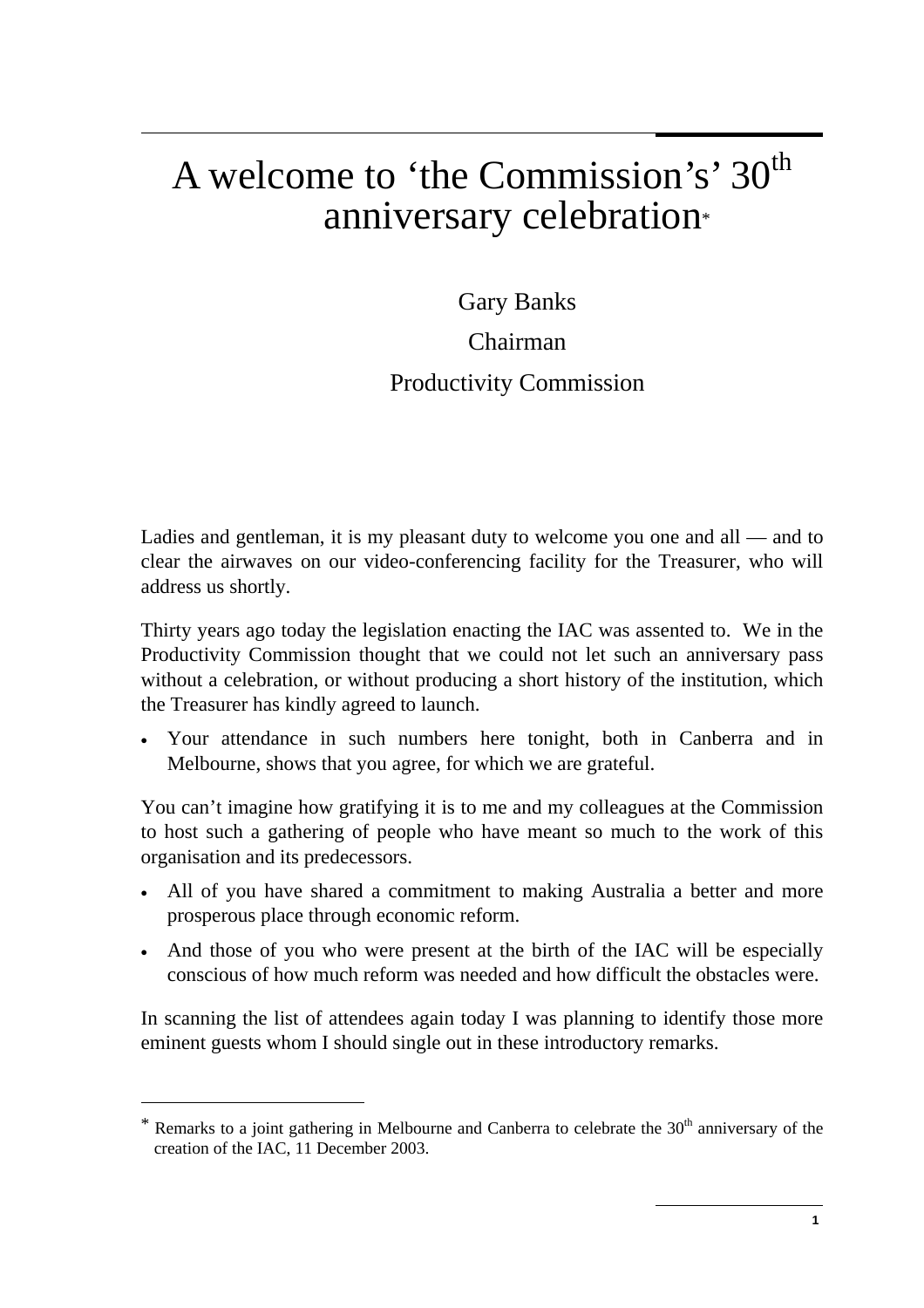• But it soon became obvious to me that there were far too many to mention in five minutes.

So let me therefore simply identify you by your 'category' or 'role', from the Commission's perspective.

• I will nevertheless make a few exceptions, in the hope that you will indulge me when you hear who they are.

First, can I begin by welcoming the several heads, and many officials, of government departments and agencies — Commonwealth, State and 'national'. You have played an increasing role over the years in shaping the Commission's program of inquiries and research, for which we are grateful.

- And you have also had the key task of turning our reform proposals into concrete legislative or regulatory measures, as well as administering them.
- You have not always supported our advice, of course, but that is to be expected, given the contentious policy areas which form the Commission's stock in trade.

Second, I welcome the heads and other members of a variety of industry associations, community organisations and companies who have attended tonight.

• Your active participation in the Commission's public processes over the years has helped ensure the relevance and integrity of its findings and policy advice, even if, again, our bottom lines have not always coincided with yours.

Thirdly, it is a pleasure to see a contingent of academics and representatives of 'think tanks' here. The Commission has benefited greatly from the ideas and intellectual rigour that you have so willingly provided. Our links with academia are at least as strong today as those of the IAC in the 1970s. And indeed we continue to recruit some of you to our own ranks at various levels of the organisation.

• In welcoming you as a group, I hope you will allow me to make special mention of Prof. Max Corden. Max has been a source of inspiration and guidance to this organisation from its earliest days, and it is great to have Max back in Australia contributing to our activities once again, including in particular by giving the inaugural *Richard Snape Lecture* in October.

Fourthly, can I welcome the people from economic consulting firms who have come tonight — no doubt in part because of the expected networking opportunities!

• You have helped lift the quality of the policy discussion in our various inquiries and made us work harder to support our conclusions, which has been a good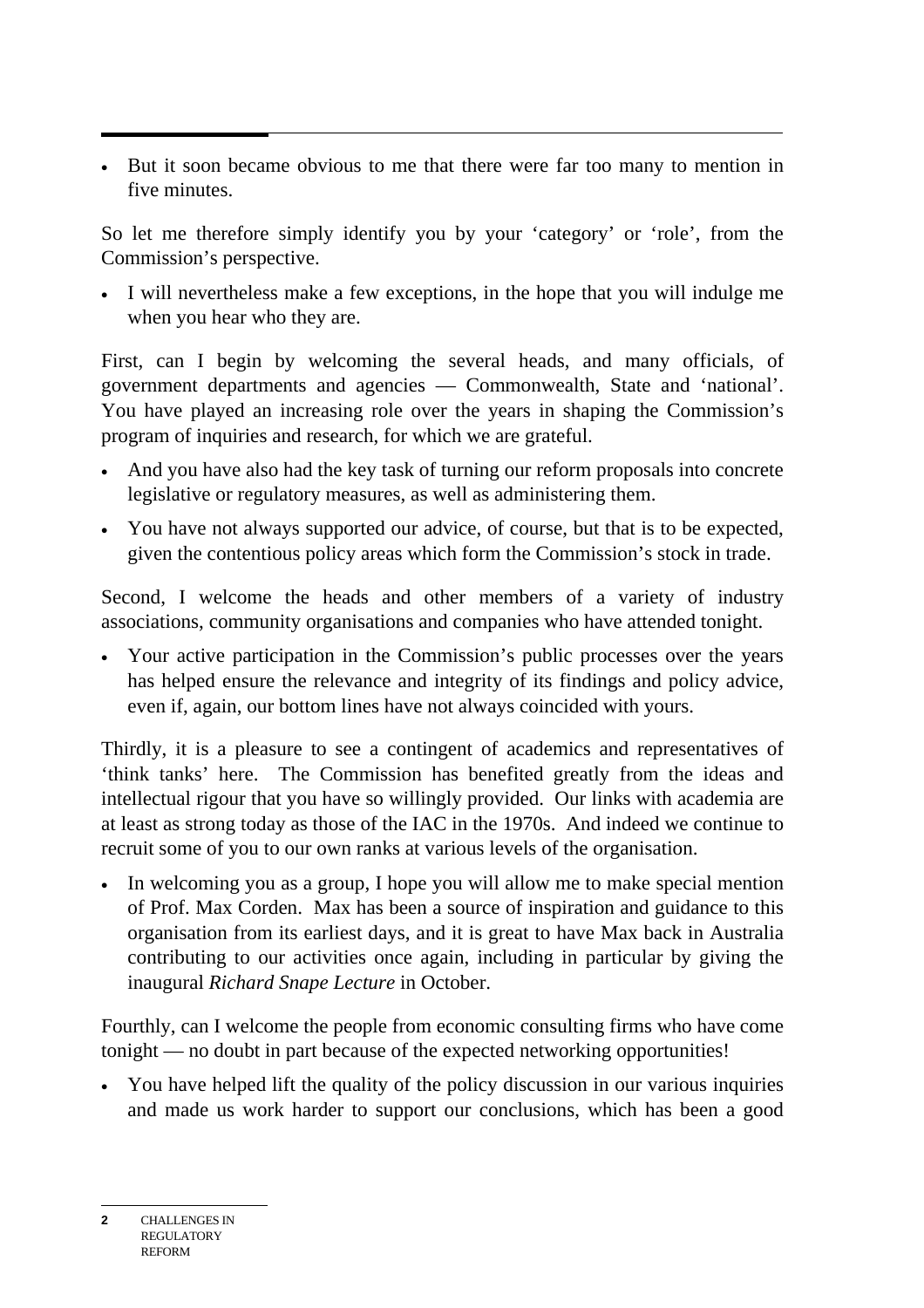thing all round. You have done that so well, of course, because most of you were trained at the Commission!

Next, can I hail those members of the press who are here, and others who couldn't make it. No matter how well or concisely we try to write our reports, at the end of the day most people only learn about what we say through your efforts. You have carried our message to the general public as well as to policy-makers themselves. And you have supported this institution at critical times in its history, when there was a desire to 'shoot the messenger'.

Next on my list are the political representatives and advisers — those at the coal face in initiating inquiries and translating ideas into actions. This institution has been lucky enough to have many political champions for its work over the past 30 years. Bert Kelly is of course the name that comes most readily to mind from the very early days. But this evening can I mention Stewart McArthur, whose recent efforts in defending tariff reform in his Victorian constituency have been firmly in the tradition of the original Modest Member.

Next, but not least, can I welcome Commissioners and staff, past and present, from the Industries Assistance Commission, Industry Commission and Productivity Commission.

- In particular, can I break my rule again, by welcoming four of the foundation Commissioners of the IAC — Colin Conron, Dave McBride, Roger Mauldon and Hilda Rolfe.
- The effectiveness of any organisation depends heavily on its people, and this institution has been blessed with committed, talented people at all levels through the years — and I'm pleased to confirm that this is just as true today.

Finally, before I introduce the Treasurer, can I welcome three past Chairmen : Bill Carmichael, Tony Cole and Greg Taylor. Apologies were received from Mike Codd, Steve Sedgwick and Bill Scales, all of whom had unavoidable commitments but sent their best wishes.

I know that Tony and Greg won't mind if I pay special tribute to Bill Carmichael, who as a close advisor to Alf Rattigan was instrumental in charting the important new directions of the Tariff Board in the latter 1960s and in designing and establishing the Industries Assistance Commission in the 1970s. As eventual Chairman of the IAC in the 1980s, he again played a key role in broadening its horizons beyond the traditional focus on industry assistance.